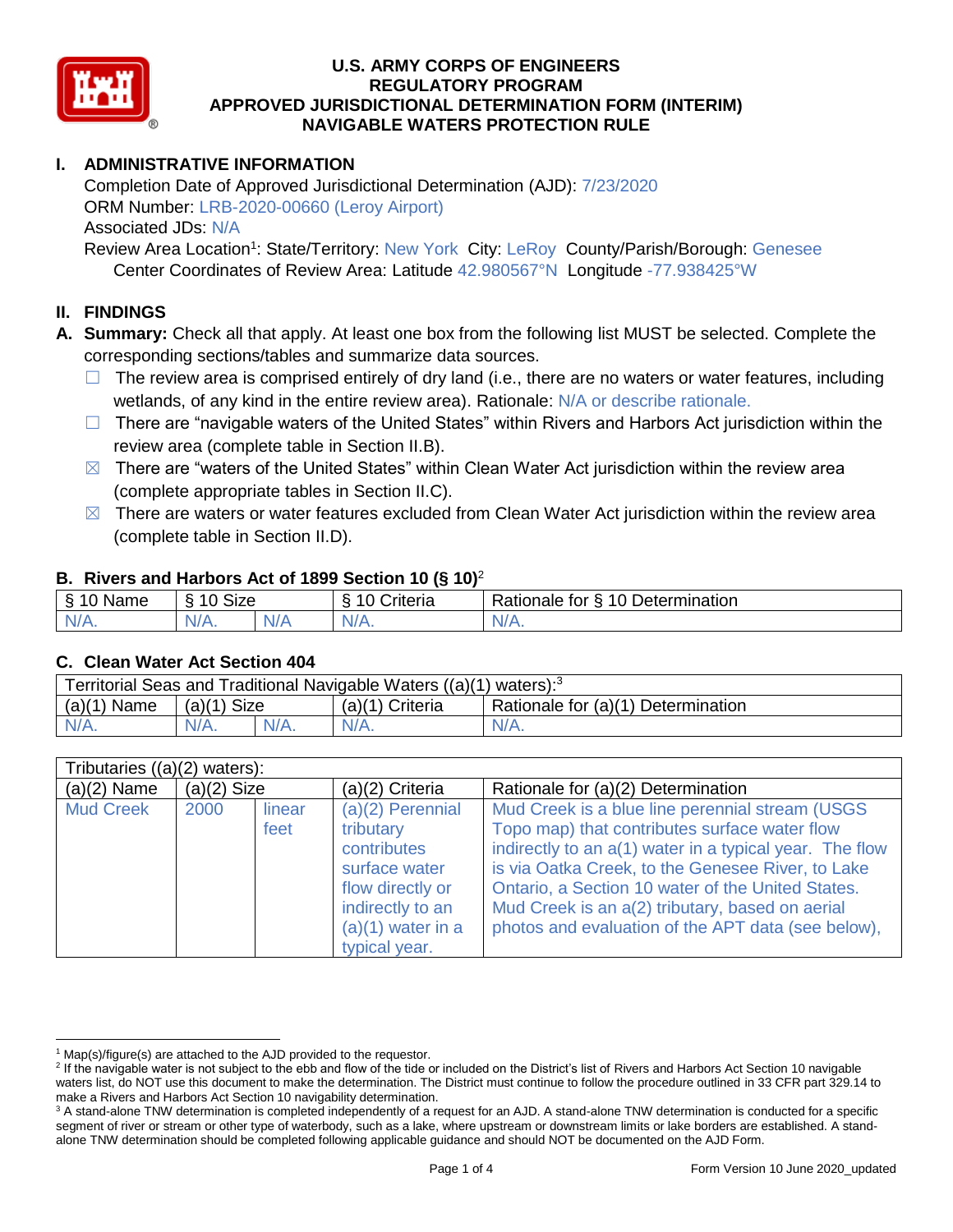

| Lakes and ponds, and impoundments of jurisdictional waters $((a)(3)$ waters): |                    |  |                 |                                    |  |  |  |
|-------------------------------------------------------------------------------|--------------------|--|-----------------|------------------------------------|--|--|--|
| $(a)(3)$ Name                                                                 | $(a)(3)$ Size      |  | (a)(3) Criteria | Rationale for (a)(3) Determination |  |  |  |
| $N/A$ .                                                                       | $N/A$ .<br>$N/A$ . |  | $N/A$ .         | $N/A$ .                            |  |  |  |
|                                                                               |                    |  |                 |                                    |  |  |  |

| Adjacent wetlands ((a)(4) waters): |               |  |                   |                                    |  |  |  |
|------------------------------------|---------------|--|-------------------|------------------------------------|--|--|--|
| $(a)(4)$ Name                      | $(a)(4)$ Size |  | $(a)(4)$ Criteria | Rationale for (a)(4) Determination |  |  |  |
|                                    | $N/A$ .       |  |                   | N/A.                               |  |  |  |

# **D. Excluded Waters or Features**

| Excluded waters $((b)(1) - (b)(12))$ : <sup>4</sup> |                       |                  |                                    |                                                                                                                                                                                                                                                                                                                                                                                                                                                                                                                                                                                                                                                                                                                                                                                                                                                                                                                                                                                                                                                                                                                                                                                                                                                                                                                                                                                                    |  |  |  |  |
|-----------------------------------------------------|-----------------------|------------------|------------------------------------|----------------------------------------------------------------------------------------------------------------------------------------------------------------------------------------------------------------------------------------------------------------------------------------------------------------------------------------------------------------------------------------------------------------------------------------------------------------------------------------------------------------------------------------------------------------------------------------------------------------------------------------------------------------------------------------------------------------------------------------------------------------------------------------------------------------------------------------------------------------------------------------------------------------------------------------------------------------------------------------------------------------------------------------------------------------------------------------------------------------------------------------------------------------------------------------------------------------------------------------------------------------------------------------------------------------------------------------------------------------------------------------------------|--|--|--|--|
| Exclusion<br>Name                                   | <b>Exclusion Size</b> |                  | Exclusion <sup>5</sup>             | Rationale for Exclusion Determination                                                                                                                                                                                                                                                                                                                                                                                                                                                                                                                                                                                                                                                                                                                                                                                                                                                                                                                                                                                                                                                                                                                                                                                                                                                                                                                                                              |  |  |  |  |
| <b>Wetland A</b>                                    | <b>PFO 2.01</b>       | $\text{acre}(s)$ | $(b)(1)$ Non-<br>adjacent wetland. | The eastern-most portion of the wetland is<br>approximately 500-feet from Mud Creek where it<br>daylights from a culvert under the railroad tracks.<br>There are no obvious man-made berms or other<br>obstructions between the wetland and the creek;<br>however, based upon a review of aerial photos,<br>topographic maps, and on-site observations, no<br>other potential waters of the U.S. persist within<br>the immediate vicinity of Wetland A. On-site<br>observations reveal that the wetland is land-<br>locked and defined by topography. The entire<br>perimeter was walked and no connection to any<br>swales, ditches, streams or other wetlands were<br>identified. There is no indication that any a(1)-<br>a(3) water inundates the wetland in a typical<br>year (see ATP discussion below).<br>This wetland is situated in an area having<br>Canandaigua silt loam 0 to 2 percent slopes with<br>a hydric indicator of 95. Soils surrounding the<br>wetland all have a hydric soil indicator of 0.<br>Based on the above information, the wetland<br>does not abut an $(a)(1)$ through $(a)(3)$ water, nor<br>is the wetland inundated by flooding by an $(a)(1)$<br>through a(3) water, is not separated from an<br>$(a)(1)$ through $(a)(3)$ water via a natural berm or<br>barrier, and is not separated from an $a(1) - a(3)$<br>water via an artificial structure/feature. |  |  |  |  |

 <sup>4</sup> Some excluded waters, such as (b)(2) and (b)(4), may not be specifically identified on the AJD form unless a requestor specifically asks a Corps district to do so. Corps districts may, in case-by-case instances, choose to identify some or all of these waters within the review area.

 $5$  Because of the broad nature of the (b)(1) exclusion and in an effort to collect data on specific types of waters that would be covered by the (b)(1) exclusion, four sub-categories of (b)(1) exclusions were administratively created for the purposes of the AJD Form. These four sub-categories are not new exclusions, but are simply administrative distinctions and remain (b)(1) exclusions as defined by the NWPR.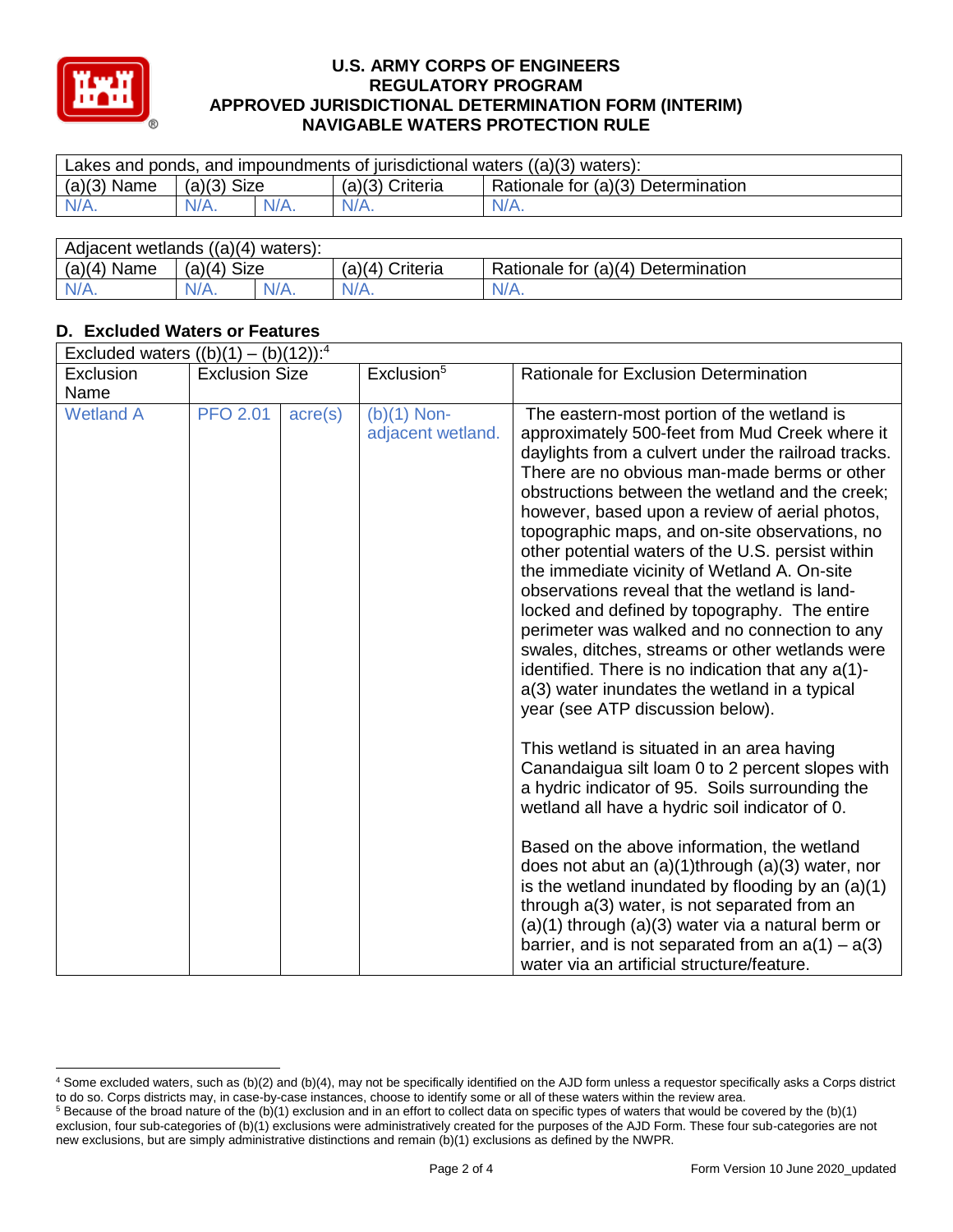

# **III. SUPPORTING INFORMATION**

**A. Select/enter all resources** that were used to aid in this determination and attach data/maps to this document and/or references/citations in the administrative record, as appropriate.

 $\boxtimes$  Information submitted by, or on behalf of, the applicant/consultant: Lu Engineers – May 20, 2020 submitted with the JD request

This information is sufficient for purposes of this AJD. Rationale: N/A

 $\Box$  Data sheets prepared by the Corps: Title(s) and/or date(s).

☒ Photographs: Aerial and Other: Delineation Photos taken in October 2019, NYS GIS Clearinghouse dated December 2019, aerials and topographic maps provided in the USACE ORM database.

- $\boxtimes$  Corps site visit(s) conducted on: 06/16/20
- ☐ Previous Jurisdictional Determinations (AJDs or PJDs): ORM Number(s) and date(s).
- ☒ Antecedent Precipitation Tool: *provide detailed discussion in Section III.B*.
- ☒ USDA NRCS Soil Survey: On-Line web soil survey; referenced on 12/09/19.
- ☒ USFWS NWI maps: ORM Resource Referenced on October 10, 2019.
- ☒ USGS topographic maps: Leroy, New York Quad.

| Data Source (select)              | Name and/or date and other relevant information    |  |  |  |  |
|-----------------------------------|----------------------------------------------------|--|--|--|--|
| <b>USGS Sources</b>               | N/A                                                |  |  |  |  |
| <b>USDA Sources</b>               | $N/A$ .                                            |  |  |  |  |
| <b>NOAA Sources</b>               | N/A                                                |  |  |  |  |
| <b>USACE Sources</b>              | Maps and information available in the ORM database |  |  |  |  |
| <b>State/Local/Tribal Sources</b> | $N/A$ .                                            |  |  |  |  |
| <b>Other Sources</b>              | N/A                                                |  |  |  |  |

#### **Other data sources used to aid in this determination:**

**B. Typical year assessment(s):** The APT pulls precipitation data from NOAA's Daily Global Historical Climatology Network. The APT evaluates normal precipitation conditions based on the three 30-day periods preceding the observation date. For each period, a weighted condition value is assigned by determining whether the 30-day precipitation total falls within, above, or below the 70th and 30th percentiles for totals from the same date range over the preceding 30 years. The APT then makes a determination of "normal," "wetter than normal," or "drier than normal" based on the condition value sum. The APT also displays results generated via the Palmer Drought Severity Index and the University of Delaware WebWIMP.

An APT evaluation was run, associated with Google Earth Aerial photos for 1995, 2006, 2011, 2013, 2016, and 2018. The evaluation was run for the HUC 12 watershed, since there were no weather stations in the immediate vicinity of the site. Results indicate various conditions; four years normal, two years drier than normal, and one year of wetter than normal conditions. Aerials for all years suggest no inundation to the subject wetland from Mud Creek, the nearest a(1)-a(3) water. For each aerial photo reviewed, water was visible within Mud Creek.